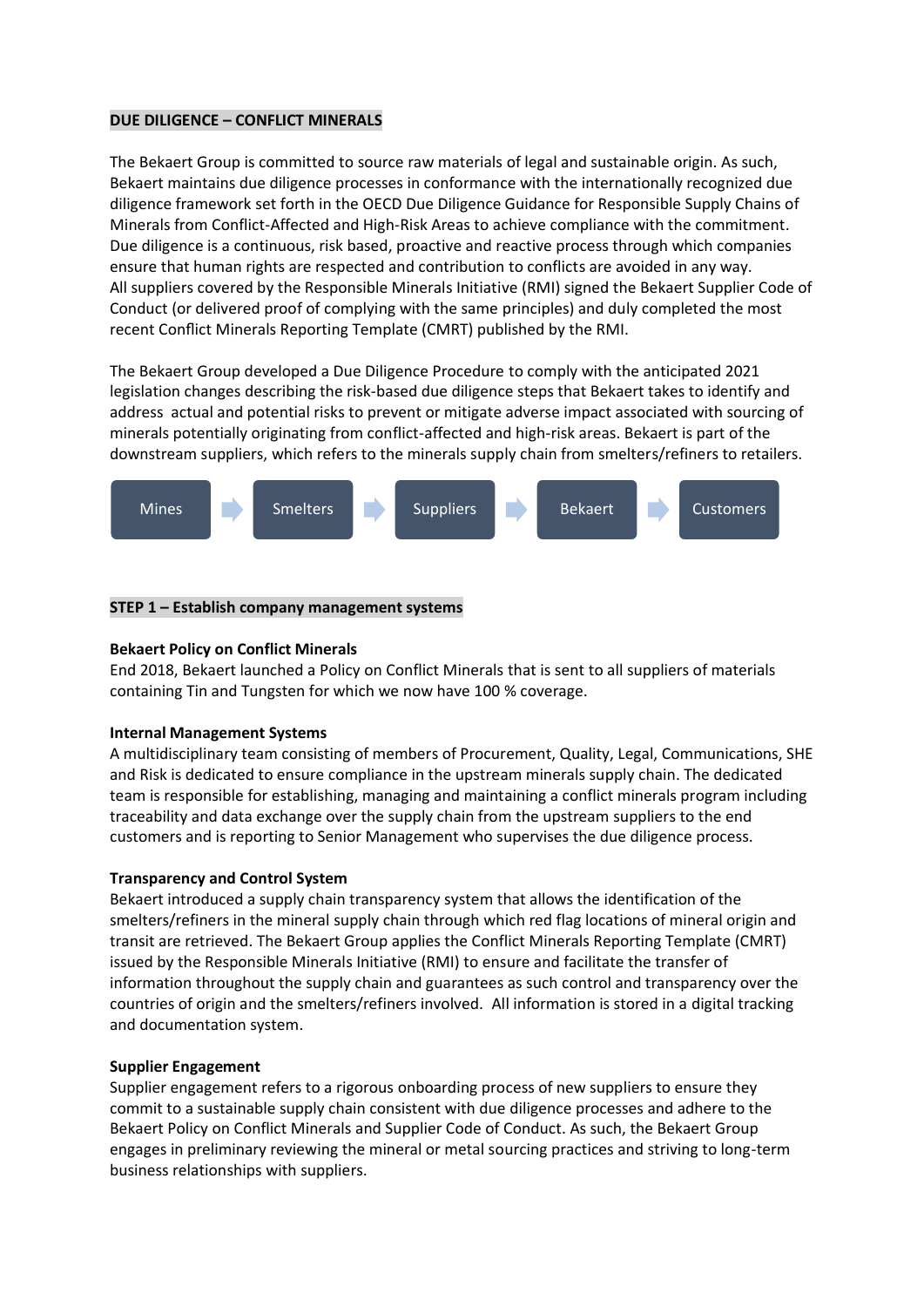# **Grievance Mechanism**

Our employees, suppliers and other parties can report concerns any alleged violations of the Bekaert Policy on Conflict minerals to integrity@bekaert.com.

# **Step 2 – Identify and Assess Risks in the Supply Chain**

# **Identification of Suppliers and respective Smelters/Refiners in the Supply Chain**

The Bekaert Group identifies the materials containing minerals potentially originating from conflictaffected and high-risk areas and the corresponding suppliers at each new revision of the CMRT template. The combination supplier/material for each category is categorized into different risk levels based on specific criteria for which the due diligence processes in the supply chain are applied.

# **Risk Assessment of the Mineral Supply Chain by Bekaert**

The risk assessment as such is performed through a supplier survey by using the CMRT template, which is sent out to all identified suppliers of materials containing minerals potentially originating from conflict-affected and high-risk areas. Bekaert requires its suppliers to share information for the datasheets: Declaration, Smelter List and Product List. Bekaert aims to obtain information on the origin of the minerals within the full upstream supply chain of the supplier to the best of its efforts.

In case smelters and/or refiners (SOR) are detected without a smelter identification number, a red flag is assigned to the respective supplier (as described in the OECD Framework). By using the latest version of the CMRT template, Bekaert uses the most updated information from the Responsible Minerals Assurance Process (RMAP) issued by the Responsible Minerals Initiative (RMI). In case of identified red flags, a multidisciplinary team addresses the risks from the inputs gathered and defines the necessary actions in case of identified issues.

# **Step 3 – Risk Management Plan and Risk Mitigation**

The Bekaert Group aims to monitor and track performance of the risk mitigation efforts of its upstream suppliers in a continuous process. As such, the Bekaert Group determines clear and measurable objectives with their upstream suppliers to further mitigate the risks in the supply chain.

The Bekaert Group evaluates that the risks are mitigated by implementing the risk management action plan based on pre-defined criteria taking into account the criticality and the outcome of the survey. The gathered information is reported during monthly meetings to Senior Management.

# **Step 4 – Bekaert CSR Audits**

Due to the fact that the Bekaert Group is part of the downstream companies and never in direct contact with smelters/refiners, Bekaert does not perform independent third-party audits but decided to implement and use the CMRT template issued by the Responsible Minerals Initiative (RMI) to retrieve the information from the upstream supply chain and corresponding smelters. The Bekaert Group aims to conduct business with suppliers who are able to identify their smelters with a smelter identification number to comply with the requirements of the end customers of the Bekaert Group. During the Bekaert CSR audits, the auditor checks whether the Policy on the Conflict Minerals is applicable and escalates if necessary.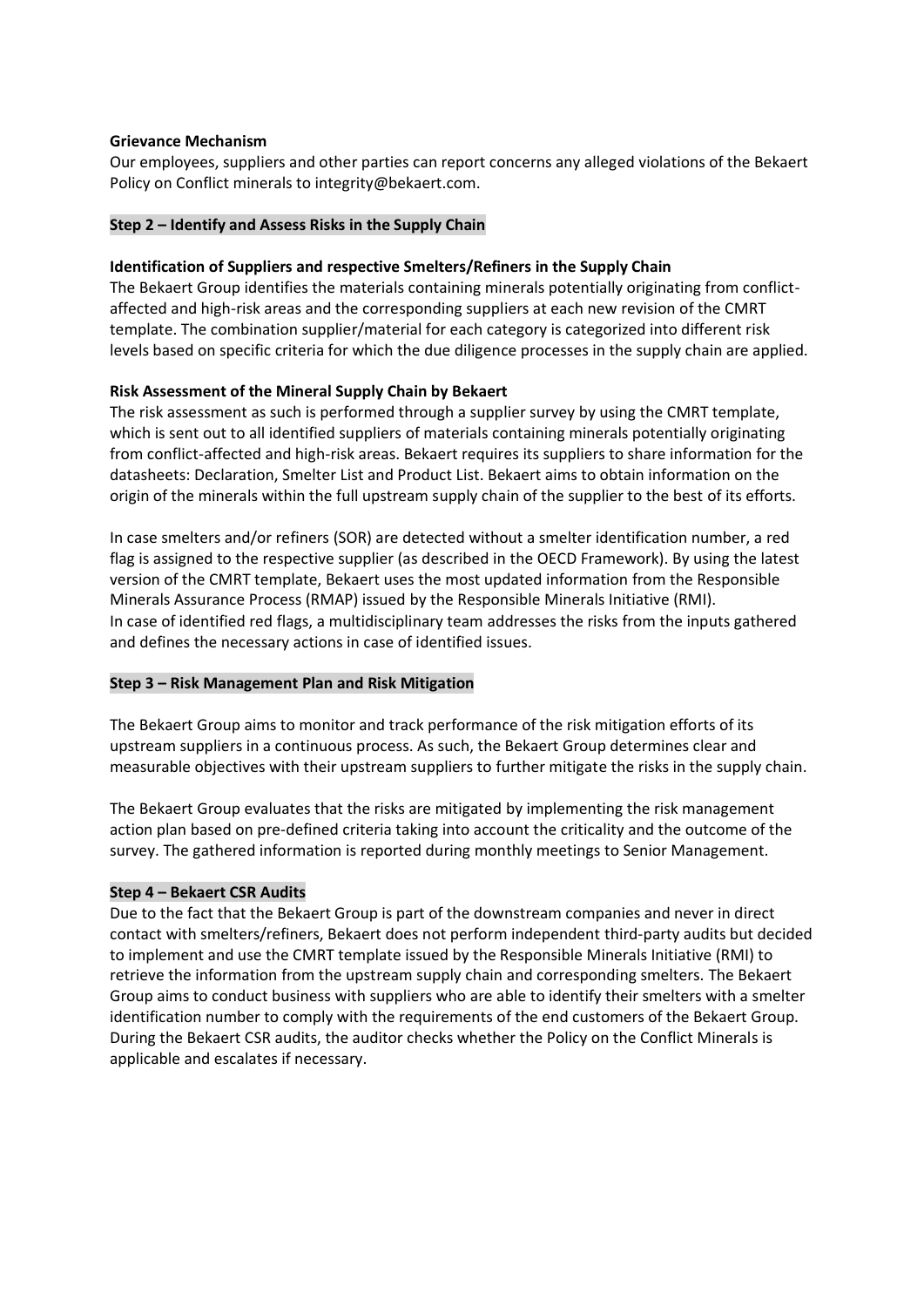# **Step 5 – Report on supply chain due diligence**

As part of the due diligence process within the Bekaert Group we publish the survey results of the last four years, as well as the countries where the smelters are located.

| <b>MINERALS</b>               | # OF SMELTERS | <b>RESPONSE RATE</b> | <b>COUNTRIES OF SMELTERS</b> |  |
|-------------------------------|---------------|----------------------|------------------------------|--|
| <b>SURVEY RESULTS IN 2019</b> |               |                      |                              |  |
| TIN (Sn)                      | 23            | 100%                 | <b>BELGIUM</b>               |  |
|                               |               |                      | <b>BOLIVIA</b>               |  |
|                               |               |                      | <b>CHINA</b>                 |  |
|                               |               |                      | <b>INDONESIA</b>             |  |
|                               |               |                      | <b>MALAYSIA</b>              |  |
|                               |               |                      | PERU                         |  |
|                               |               |                      | <b>TAIWAN</b>                |  |
|                               |               |                      | <b>THAILAND</b>              |  |
| <b>TUNGSTEN (W)</b>           | 29            | 100%                 | <b>AUSTRIA</b>               |  |
|                               |               |                      | <b>CHINA</b>                 |  |
|                               |               |                      | <b>GERMANY</b>               |  |
|                               |               |                      | <b>JAPAN</b>                 |  |
|                               |               |                      | <b>KOREA</b>                 |  |
|                               |               |                      | <b>RUSSIAN FEDERATION</b>    |  |
|                               |               |                      | UNITED STATES OF AMERICA     |  |
|                               |               |                      | <b>VIETNAM</b>               |  |
| <b>SURVEY RESULTS IN 2018</b> |               |                      |                              |  |
| TIN (Sn)                      | 32            | 100%                 | <b>BELGIUM</b>               |  |
|                               |               |                      | <b>BOLIVIA</b>               |  |
|                               |               |                      | <b>BRAZIL</b>                |  |
|                               |               |                      | <b>CHINA</b>                 |  |
|                               |               |                      | <b>INDONESIA</b>             |  |
|                               |               |                      | <b>MALAYSIA</b>              |  |
|                               |               |                      | PERU                         |  |
|                               |               |                      | <b>TAIWAN</b>                |  |
|                               |               |                      | <b>THAILAND</b>              |  |
| <b>TUNGSTEN (W)</b>           | 34            | 100%                 | <b>CHINA</b>                 |  |
|                               |               |                      | <b>GERMANY</b>               |  |
|                               |               |                      | <b>JAPAN</b>                 |  |
|                               |               |                      | <b>RUSSIAN FEDERATION</b>    |  |
|                               |               |                      | UNITED STATES OF AMERICA     |  |
|                               |               |                      | <b>VIETNAM</b>               |  |
| <b>SURVEY RESULTS IN 2017</b> |               |                      |                              |  |
| TIN (Sn)                      | 22            | 100%                 | <b>BELGIUM</b>               |  |
|                               |               |                      | <b>BOLIVIA</b>               |  |
|                               |               |                      | <b>BRAZIL</b>                |  |
|                               |               |                      | <b>CHINA</b>                 |  |
|                               |               |                      | <b>INDONESIA</b>             |  |
|                               |               |                      | <b>MALAYSIA</b>              |  |
|                               |               |                      | <b>PERU</b>                  |  |
|                               |               |                      | <b>THAILAND</b>              |  |
| <b>SURVEY RESULTS IN 2016</b> |               |                      |                              |  |
| TIN (Sn)                      | 27            | 100%                 | <b>BELGIUM</b>               |  |
|                               |               |                      | <b>BOLIVIA</b>               |  |